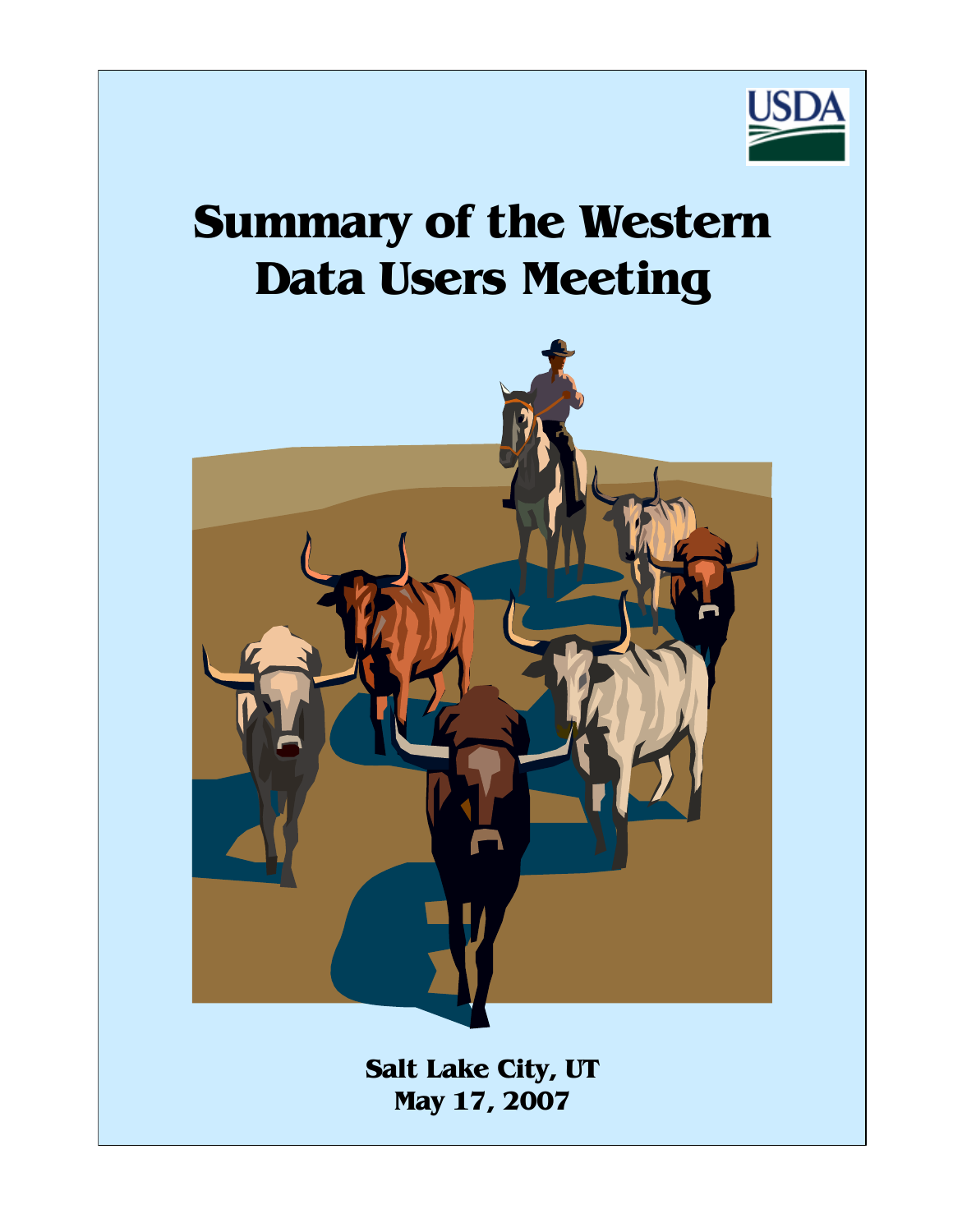## **Summary of the Western Data Users Meeting Salt Lake City, UT May 17, 2007**

#### **Water and Irrigation Issues as Related to the Farm and Ranch Irrigation Survey**

The first half of the Data Users Meeting was focused on the upcoming Farm and Ranch Irrigation Survey (FRIS). This survey is conducted every five years as a follow-on from the Census of Agriculture. This session focused on an exchange of ideas regarding water and irrigation issues, and what the data needs are for the upcoming FRIS.

Bob Bass, Director of the Census and Survey Division in NASS, opened the meeting with the following comments.

The 2003 Farm and Ranch Irrigation Survey provides data that supplement the basic irrigation data collected from all farm and ranch operators in the 2002 Census of Agriculture. Irrigation data from this survey combined with 2002 census data provide one of the most complete and detailed profiles of irrigation in the United States.

As each of you are aware, the 2003 Farm and Ranch Irrigation survey collected data for on-farm irrigation practices in 2003. These data include acres irrigated by category of land use, acres and yields of irrigated and non-irrigated crops, quantity of water applied and method of application to selected crops, acres irrigated by type of water distribution system, and number of irrigation wells and pumps. Also, included are data for irrigation expenditures in 2003 for maintenance and repair of irrigation equipment and facilities; purchase of energy for on-farm pumping of irrigation water; investment in irrigation equipment, facilities, and land improvement; and cost of water received from off-farm water suppliers.

NASS sampled and surveyed slightly more than 25,000 operations for 2003 from farms and ranches reporting irrigated acres in the 2002 census, including American Indian reservations. Farms that reported horticultural crop sales of at least \$10,000 and all institutional, research, and experimental farms were excluded from the project. With this general overview in mind, I would like to open the floor for questions and comments. The 2003 questionnaire is included in your materials and will form a good basis to start our discussion of ways to make the 2009 Farm and Ranch Irrigation Survey more complete and meaningful to data users.

The following is a summary of the floor discussion regarding these issues.

Supplemental Irrigation – Can/should FRIS try to measure this? This method provides just enough water at critical times, but not the full crop need. It is very common in the East, not the West.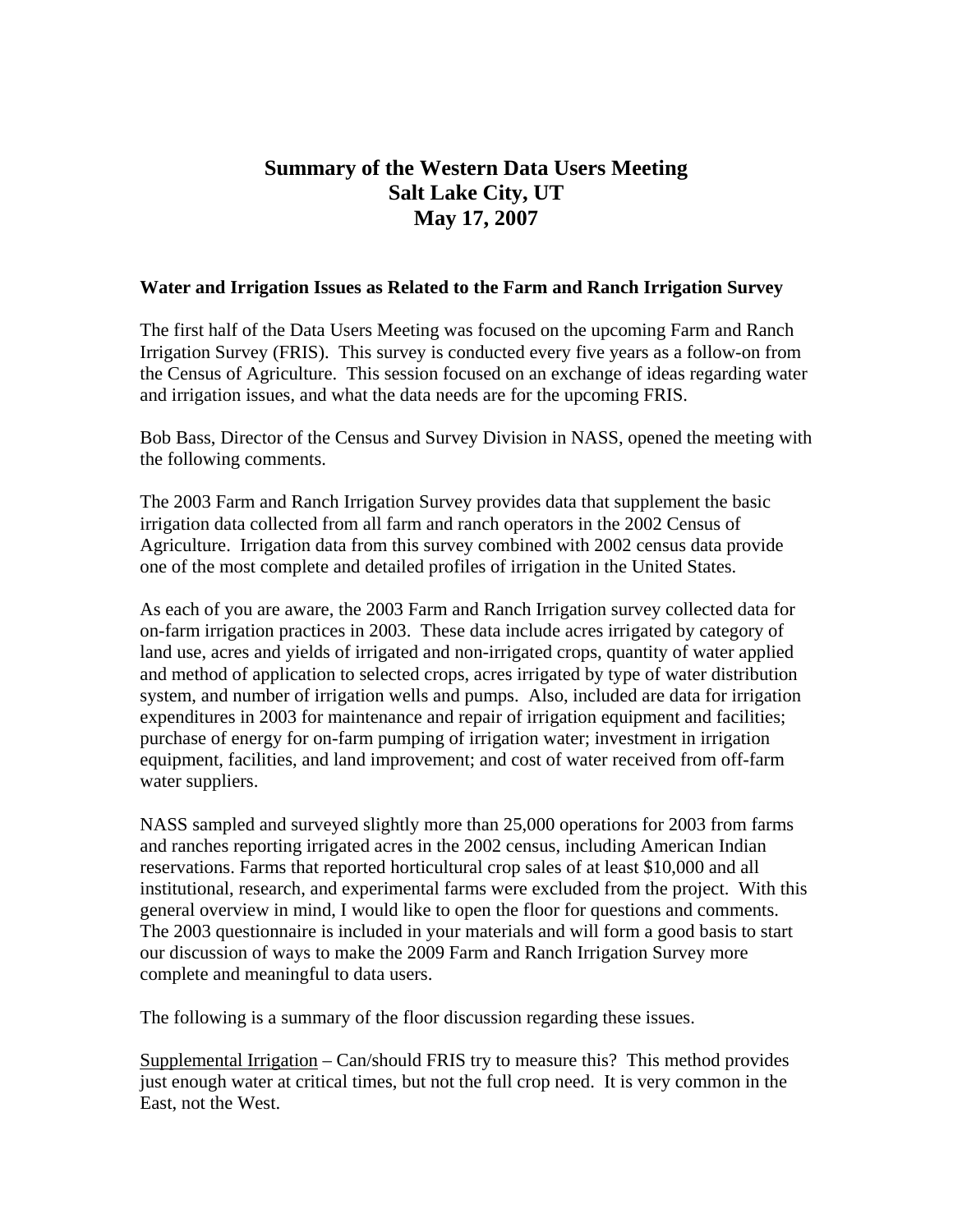- 1. Called "deficit irrigation" intentionally stress the plants. Moves back on yield curve as far as economic curve will allow and still earn a profit
- 2. Can be used in fruit industry: example in UT in 07 due to late frost and low water supplies
- 3. How good will FRIS (a snap-shot every 5-years) be at measuring this?

Productivity of Wells – The FRIS historically asks beginning depth of water, but not ending depth, so one can not measure fluctuation of ground water table, or determine if there might be a problem that might cause a change in water source to occur. Depth of bowl is the expected lowest water level, so maybe this is a measurement that would be more useful than beginning depth.

Pumping Costs – Depend on the depth of the bowls. If depth drops, then costs increase. How much is this problem occurring – what is the change? Someone claimed the depths in the west had dropped from 2,000 to 3,300 feet. Others claim that eventually they will go down to sea level.

Should FRIS Collect Information on Water Rights – Everyone agreed this was good information to have and will be increasingly important, but producers are probably NOT the right people from whom to get this information. Future pressure points will not be from producers but from developers, power companies, and municipalities. These water users will increasingly put pressure on future needs of water.

Off-Farm Water Sources – There are only a handful of off-farm water sources in Utah, just a few irrigation/canal companies, etc. Many producers get their water through the same few companies - it is redundant to ask each producer when they can all be reported by the company.

Transfer of Water Rights – Contentious issue which affects agriculture. Electric companies in the state of Washington will buy back water from producers at 5-10 times the ag rates just to keep the water in the river for power usage. Is there (will there be) a pattern of more and more dry land farming as agriculture uses less and less water in the West? As kick-off charges for more powerful pumps to pump at greater depths cost more and more, will fewer farmers be able to keep irrigating?

1. Should FRIS pose the question "Are you considering NOT irrigating, and why?"

Reference Date – Maybe 2008 will be a great water year – not representative of trends in irrigation. This is the problem with 5-year intervals between conducting the FRIS. **Are there irrigation data we could gather yearly?** Will "time out" as opposed to "use/lose" change water usage over time and affect decision to return to dry land farming? Data users might prefer a 5-year average for practices, costs, labor, rather than "in this year" values.

Sanitation Issues – This issue was discussed relative to the spinach safety issue that was blamed on water runoff from livestock areas. Some pollution point sources may be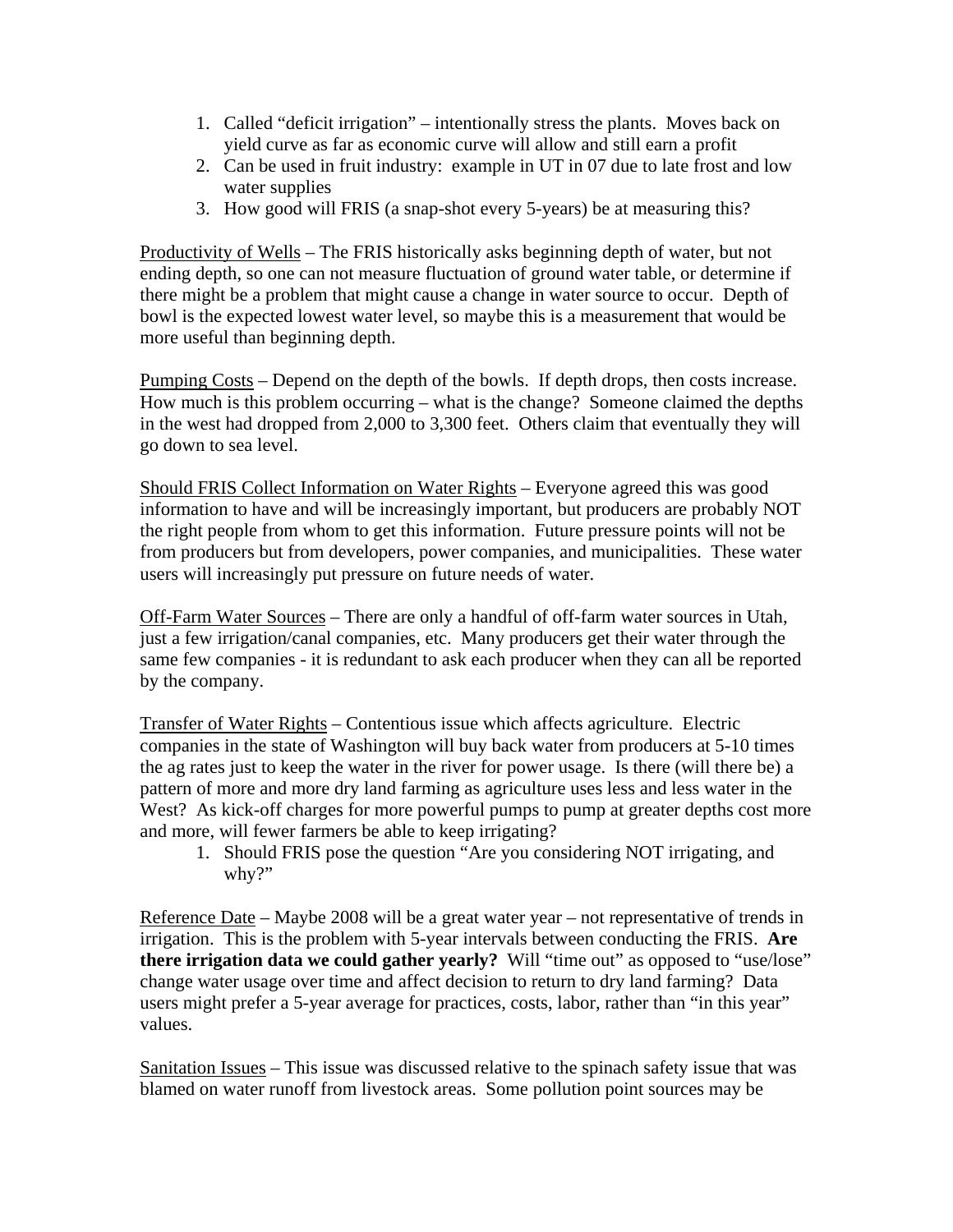outside the U.S. but affecting border states. Ultimately, the producer will probably not know, or wish to tell us, of location of nearest pollution point sources. Location of nearest the Concentrated Animal Feeding Operations (CAFO) should be identifiable from Geographic Information System (GIS) sources.

Testing water for biological pollutants – Will producers be required to do this eventually? Good Practices dictates that most advanced producers will be able to, especially if they sell into the fresh food market. However, most irrigation water (as in UT) goes on forage crops for which testing will not be required.

Re-used/Reclaimed Water – Would be good to know "What percent of your irrigation water is Reclaimed water?" but it is unclear how to measure it. One individual thinks that most water in West is used 4-5 times on average. Currently FRIS measures tailwater pits, but these are just another "source" of water for irrigators further down stream.

Energy Use – Want to add "Age of Pump" to Section 12, especially for Diesel pumps, as age directly affects energy costs and efficiencies.

Section 15 – Practices – see Supplemental irrigation above. Change the questions from "...in 2008" to "Do you normally do this..." or "Are you using these on a normal" basis…?" See Reference Date above…

Section 18 – Improvements – There was much discussion about incentives (lack of) to conserve water.

- 1. Water is delivered on a "use or lose" basis
- 2. Laws prohibit increasing acreage on which irrigation water can be used (water spreading is illegal)
- 3. Institutional requirements limit efficiencies only lately has there been talk of an opportunity for "time out"
- 4. To become efficient farmers are limited to cost sharing or switching crops
- 5. Ask the question "What is prohibiting you from becoming more efficient?" But this is like Section 18, question 3.

Unintentional Benefits – Wildlife benefits and recreational benefits are side effects of current irrigational practices. Because of their growing value they may limit which future irrigation practices will be allowed (despite improved efficiencies for agriculture).

Water Rates – Be cautious of quality of applied water rates reported by producers. Most water is not metered, so farmer reports **expected** rates, not the **actual**.

Regional Terms – Be careful of using terms that are regional in nature.

- 1. Subsurface irrigation is not the same as underground injection systems
- 2. The term "sprinkling" now more and more refers only to high-impact pressure systems – all others should use specific terminology like spinners, pivots, etc. However, some in audience disagreed with this comment and said term "sprinklers" was still understood by most producers.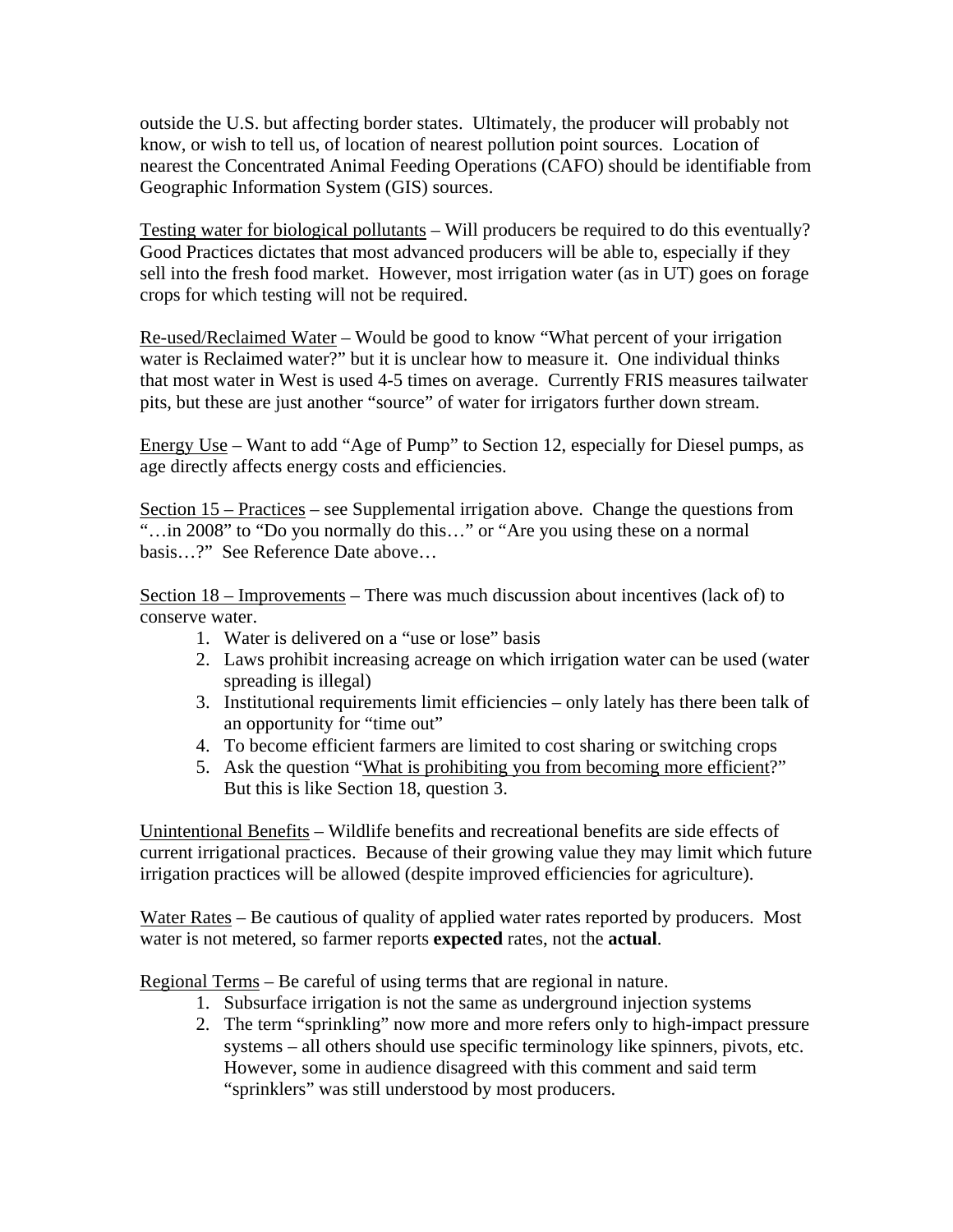Regional Results – There is a great variation even within a State of many of the data items, so that state-wide averages are NOT meaningful or useful. For instance, in WA depth of wells can vary from West to East, on average, from 180 feet to over 500 feet. In UT, a few progressive farmers are doing things one way while large numbers of small hobbyists are doing things the "old fashioned" way. State-wide values are not representative. So, several data users asked if they can get access to data sets for different tabulations from the standard published ones. National Agricultural Statistics Service (NASS) discussed the data labs, in which approved research could be accommodated.

GIS Capabilities – A request was made for GIS capabilities that would allow our data to be released as GIS data layer. NASS was open to this possibility but discussed the disclosure issues that would have to be resolved for this type of data product.

#### **General Data Users Interchange**

The second part of the Data Users Meeting was opened up for discussion of any other topics regarding agricultural statistics. A panel of experts provided overviews of "what's new" and/or of particular interest. Panelists included: Jeff Geuder (NASS), Shayle Shagam (WAOB), and Greg Pompelli (ERS).

The following is a summary of the floor discussion regarding these issues.

Ethanol: The expanding number of ethanol plants and the use of corn for producing ethanol makes the statistics on grain stocks even more important. Data users want additional and better information on the flow of grain. Tying back to earlier discussions, ethanol plants are creating new and increasing water demands. There was discussion about how ethanol plants will affect the water available for irrigation.

Speciality Crops: There needs to be more emphasis on these.

Corn: As acreage planted to corn increases, will NASS increase its corn objective yield sample size? NASS indicated that it will review sample sizes. Increased corn acreage has ramifications for other feed products.

Reliability of Data: Would like to see more information to help assess the reliability of various statistical estimates.